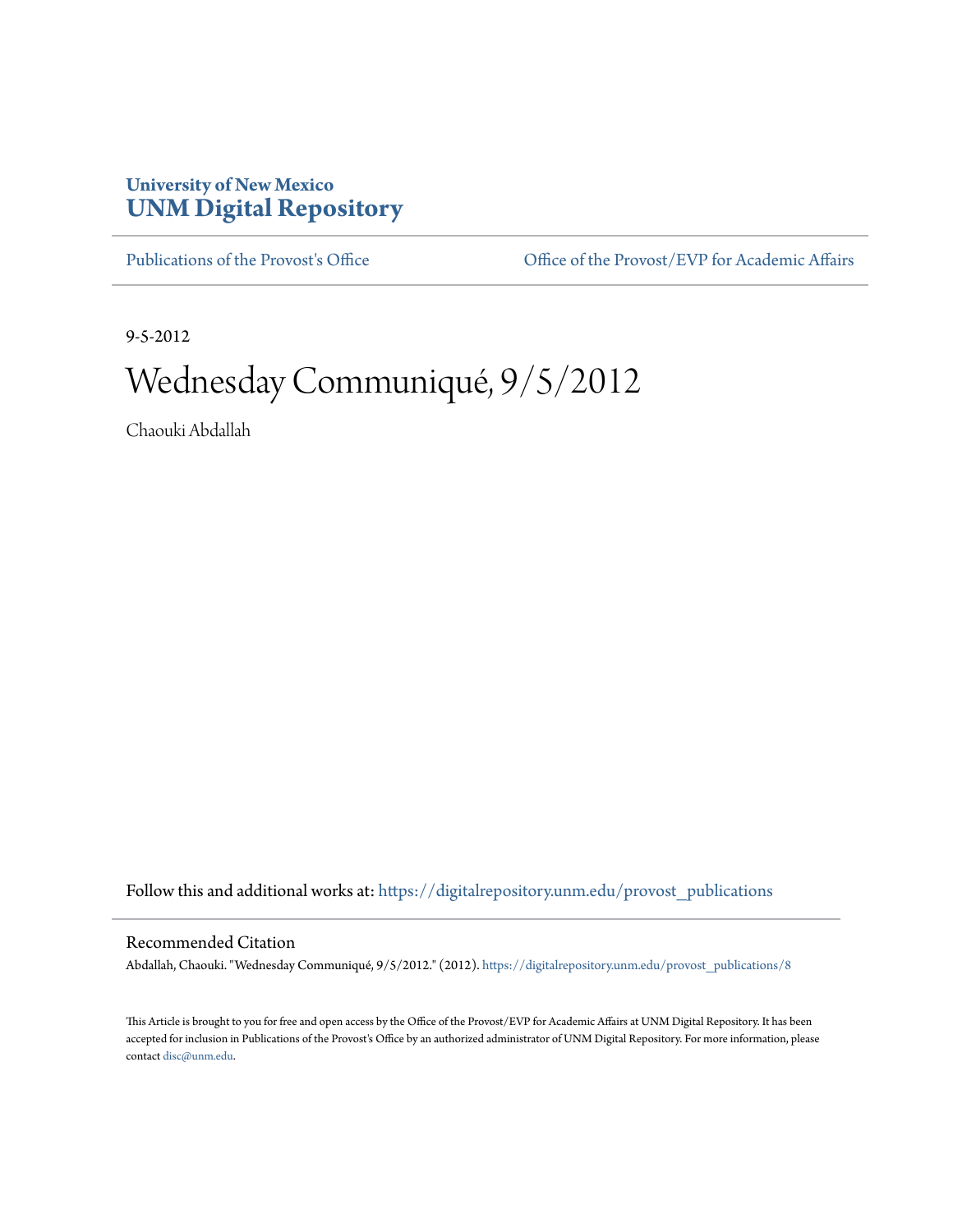

### *WEDNESDAY COMMUNIQUÉ*

#### **September 5, 2012**

**Faculty Dimension:** The fourth dimension in the Foundations of Excellence is the Faculty Dimension. "Foundations Institutions make the first college year a high priority for the faculty. These institutions are characterized by a culture of faculty responsibility for the first year that is realized through high quality instruction in first-year classes and substantial interaction between faculty and first-year students both inside and outside the classroom. This culture of responsibility is nurtured by chief academic officers, deans, and department chairs and supported by the institutions' reward systems."

The dimension rationale is as follows: "At many colleges and universities, there is a less than desirable level of meaningful interaction between first-year students and faculty. Faculty are also less likely to be involved in the design of first-year initiatives than are student affairs professionals and other administrators. And yet faculty connections with first-year students are extremely important in showing students clear pathways to the major and to academic achievement. This Dimension places the responsibility for faculty involvement with first-year students squarely on the institution and its senior officials, not on the faculty themselves. Senior administrators determine the existing system of faculty roles and rewards; they set the standards for what matters most if faculty wants to achieve upward mobility within the profession. While some faculty may choose to interact with first-year students for intrinsic reasons, we believe that it is the responsibility of the institution and its senior leaders to nurture a culture of faculty responsibility for the first year."

**Rankings:** In the race for better rankings, we may lose sight of what is important, as happened to a few administrators at Emory University. [http://chronicle.com/blogs/headcount/emory-u-intentionally-misreported](http://chronicle.com/blogs/headcount/emory-u-intentionally-misreported-admissions-data-investigation-finds/31215)[admissions-data-investigation-finds/31215.](http://chronicle.com/blogs/headcount/emory-u-intentionally-misreported-admissions-data-investigation-finds/31215) A senior administrator at Claremont McKenna College resigned earlier this year after reporting false SAT scores. I have personally advocated using rankings as our window to the world, and hope that as we collect and report our data, we are as careful and honest with ourselves as possible.

**TEDxABQ Talk by one of our own:** After dealing with his son's difficult medical problems, Professor Vince Clark of our Department of Psychology has begun developing a number of cheaper, safer, and more effective medical technologies for diagnosing and treating mental and brain illness. He will be delivering a TEDxABQ talk [\(http://tedxabq.com/\)](http://tedxabq.com/) this Saturday, September 8 at the National Hispanic Cultural Center with free live simulcast locations (Sept. 8, from 10 am to 4:15 pm) at: Flying Star Downtown, 8th & Silver, 723 Silver Ave SW; Bosque School, 4000 Learning Rd NW; Facility, 215 Gold SW Suite 102; and Aux Dog Theater Nob Hill, 3011 Monte Vista Blvd NE.

**The Broken Escalator:** Sometimes I become accustomed to conducting business in a certain way and miss the simpler and more obvious approach to solving a problem. My kids (and a couple of colleagues) have pointed out to me this YouTube clip that clearly illustrates how habit may limit us: <http://www.youtube.com/watch?v=47rQkTPWW2I>

**Abelard to Apple: The Fate of American Colleges and Universities**: is a recent book by Richard A. DeMillo, an ex-CTO of HP and an ex-dean of the Georgia Tech College of Computing. The book paints a bleak picture for the future of most colleges and universities unless they are able to take advantage of some of the forces shaping higher education. Chapter 20 contains ten specific recommendations on what to do (but not HOW to do it): forget who is above you, focus on what differentiates you, establish your own brand, don't romanticize your weaknesses, be open, balance faculty-centrism and student-centrism, use technology, cut costs in half, focus on your own measures of success, and adopt the new Wisconsin idea [\(http://en.wikipedia.org/wiki/Wisconsin\\_Idea\)](http://en.wikipedia.org/wiki/Wisconsin_Idea). While we may disagree on some of the proposed recommendations, I encourage you to engage in my most recent blog discussion about this most important topic.